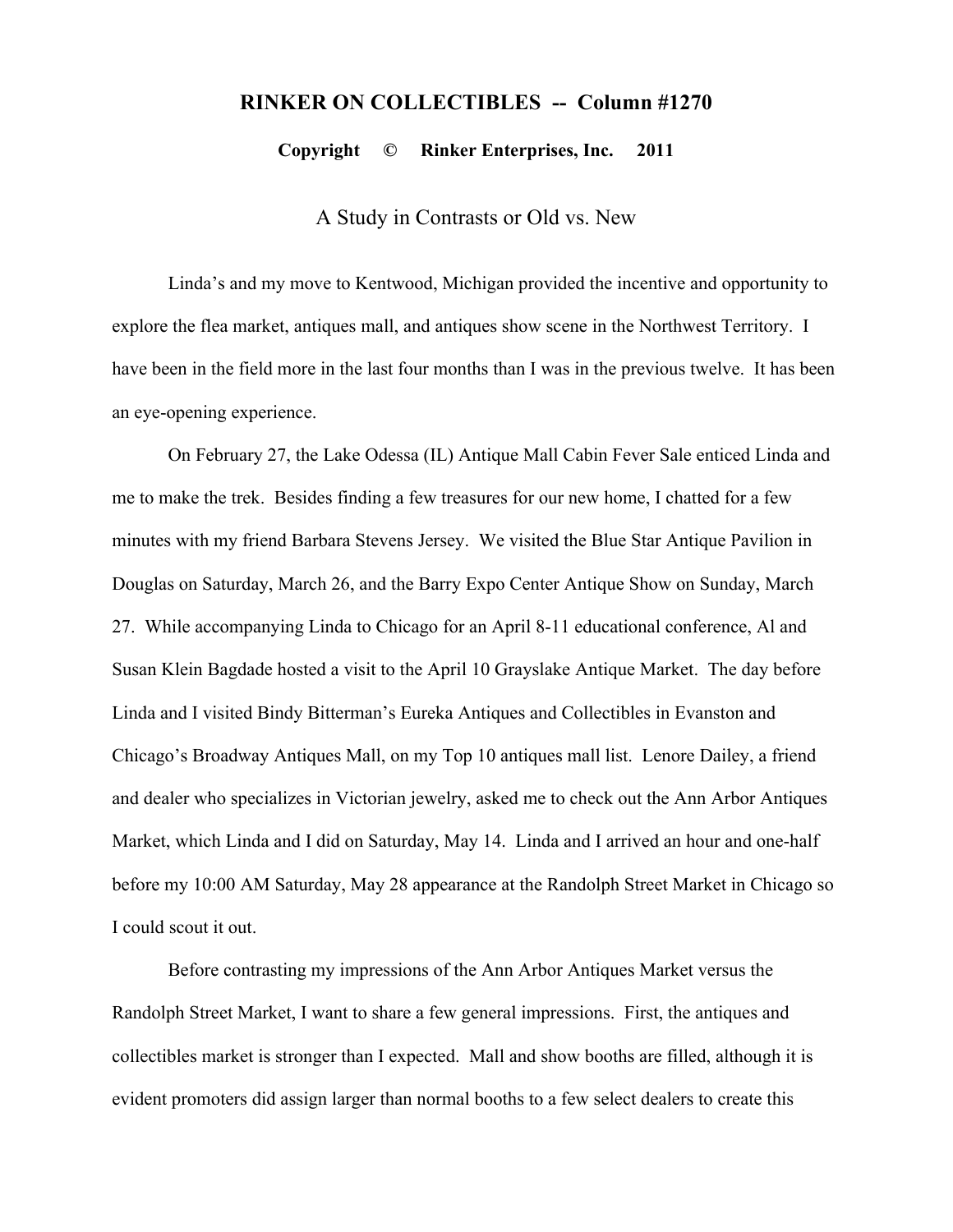impression. Attendance is up, and customers are buying. I was pleased to see a steady stream of individuals carrying purchases to their cars. The Ann Arbor Antiques Market was the exception.

Second, merchandise is priced to sell. Prices are the lowest I have seen in 10 years. In a few instances, price points have returned to those of the early to mid-1980s. Affordability has returned to large segments of the antiques and collectibles market.

Third, the majority of purchases were for reuse and decorating purposes. The importance of the collector as a primary buyer continues to diminish. This trend is a major concern, but I see no signs of it reversing in the immediate future.

Fourth, the Country Look is dominant outside major metropolitan areas. The Look is rustic and primitive as opposed to formal country touted in the Country decorating magazines. After living in the East where Colonial and Country were seen as synonymous, it is refreshing to find an appreciation for pioneer/rural late  $19<sup>th</sup>$  and early  $20<sup>th</sup>$  century material.

The Rustic/Camp (cabin) Look, as evidenced by the large amount of fishing and hunting collectibles, is strong. It is not clear whether this applies solely to the upper tier of the Midwest states or reaches down into the Heartland states as well. Trips to Indiana and downstate Illinois are in my late summer/fall travel plans.

Fifth, traditional antiques, those that dominated the 1990s and early 2000s mall and show circuit, continue to disappear. The percentage of post-1945 material grows. Much of this merchandise falls outside categories appearing in antiques and collectibles price guides. Nostalgic and decorative focused material is king.

When I moved to Kentwood, I created a wish list of places I wanted to visit. The Allegan (IL) Antiques Market, The Antique Market of Michigan City, and Shipshewana remain. Gordon Addington, Al Bagdade, and Don Friedman insist the Elkhorn (WI) Flea market is a must. I have added it.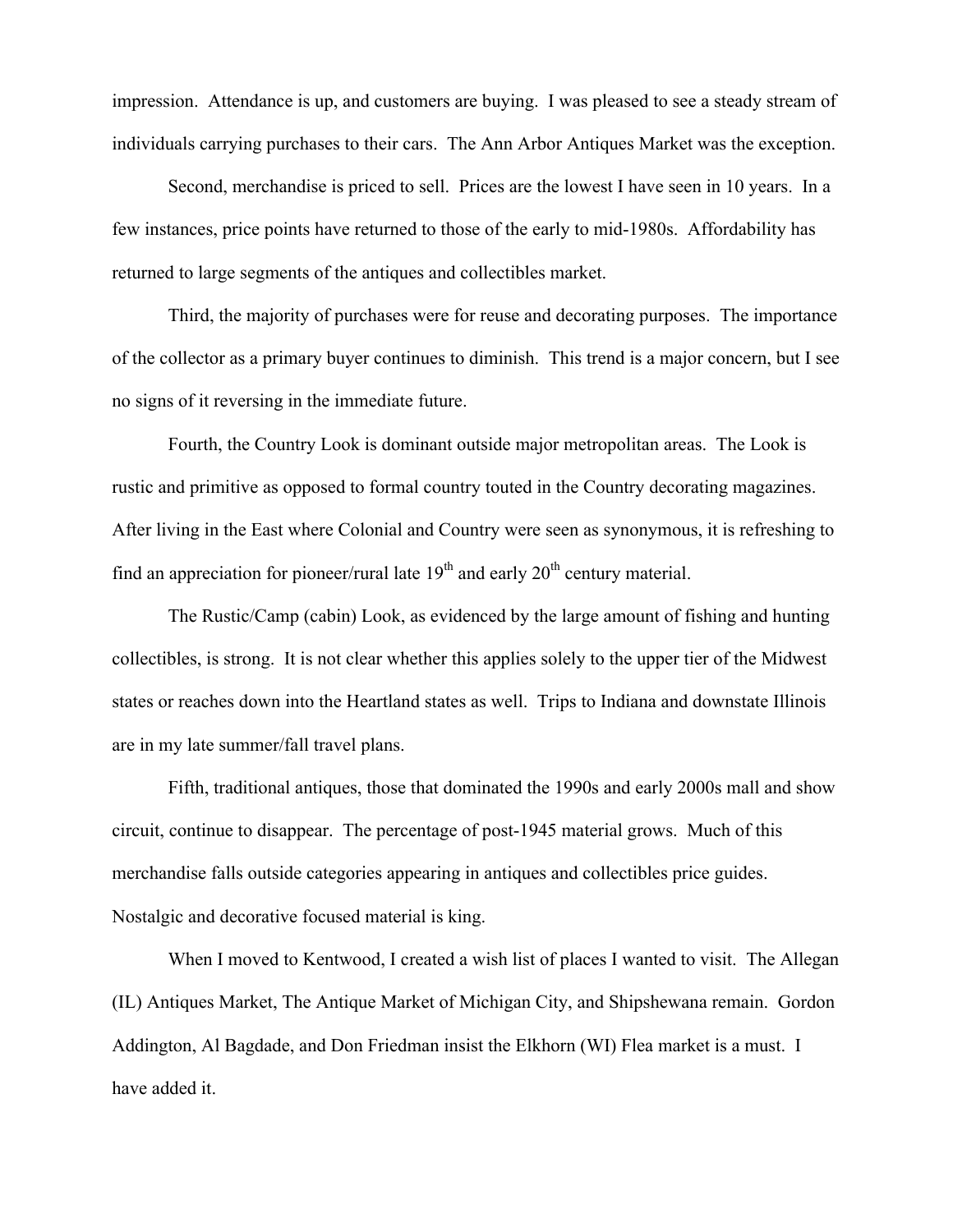A "Top 25"/"Top 30" flea market list appeared in the editions of *Price Guide to Flea Market Treasures*, published by Krause Publications, and *The Official Guide to Flea Market Prices*, published by House of Collectibles, that I edited. The Ann Arbor Antiques Market was a staple, even though its management and others insisted that it was an antiques show held outdoors and not a "true" flea market. The last edition of *The Official Guide to Flea Market Prices* appeared in 2004. A great deal can happen in seven years. It most certainly did in the case of the Ann Arbor Antiques Market.

The Ann Arbor Antiques Market made my "Top" list based upon its reputation. I had never visited it. Hence, I placed it first on my Michigan "to visit" list. The Ann Arbor Antiques Market is a two and one-half hour drive from Kentwood. A prior commitment meant a late start on Saturday, May 14. As a result, Linda and I arrived shortly after 2:30 PM. The two-day market, the first of the 2011 season, started at 8:00 AM. When we arrived, there were less than 20 cars in the parking lot. The grounds looked deserted. Having made the effort to drive this far, Linda and I decided to pay the admission and look around. We should have saved our money.

In its glory days, the Ann Arbor Antiques Market contained seven Quonset hut structures and as many as eight large outside tents. The show we attended filled 3 ½ Quonset huts and one outdoor tent. Building A housed the traditional antiques dealers. For a brief moment, I felt as though I was attending Vermont's August antique week. The average dealer age was well over 55, possibly even 60. The merchandise was priced at a level that suggested the sellers were more enamored with displaying it than selling it. The material in Buildings B, C, and D was on par with what I saw at the Barry Expo Center Antiques Show, although much reduced in volume. The material in the outside tent made Shabby Chic look high-class.

The show was not what I expected. Either the show was having an off day or it was a shadow of its former self. Not wishing to ask the dealers (one third of whom had deserted their booths by 3:00 PM), I talked with the concessionaires. They confirmed my suspicions. The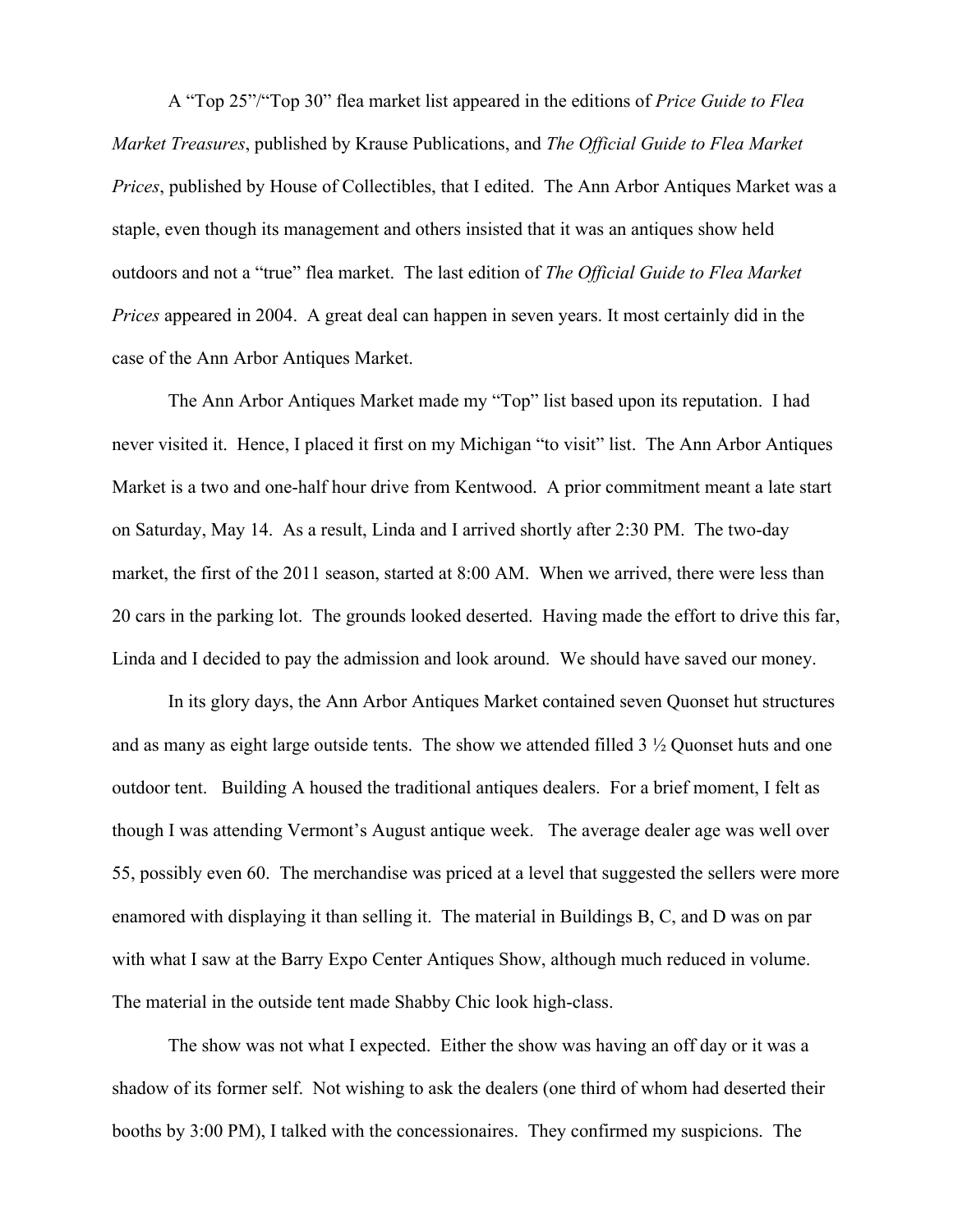show has been declining for years. Dealers have disappeared, the result of aging, death, or failure to cover costs. As dealer count lessened, so did attendance. May is the strongest show month with dealer count declining over the summer.

I checked the Ann Arbor Antiques show off my list permanently. I recommend to Lenore that she look elsewhere for shows to do. When an established show is in free fall, reversing the situation is difficult. What I have written will not help show promoter Doug Supinger. But, the truth will out.

What a difference two weeks makes. After attending Chicago's Randolph Street Market, I left feeling the future of the antiques and collectibles business is in good hands. The show was filled with young people, couples, and families. It has been over 10 years since I experiencedthis level of buzz at a show. Where has a show like this been? How did I miss hearing about it?

The show has something for everyone and everyone's pocket. Although Modernism, outsider art, and crafts dominate, the antiques sector is well represented. My first impression from walking the show was how affordable everything is priced. The dealers come to sell and sell they do.

I have been preaching for years that today's dealers need to give buyers what they want and not what they think they want. The Randolph Street Market does this. Sellers have material that matches current hot decorator looks and fashion styles. Vintage clothing and accessory dealers provide plenty of brand name merchandise.

This is a show with social amenities. There is valet parking, although Linda and I had no problems finding a parking spot on a nearby street. The show management refunds the admission fee if a customer makes a purchase—what a novel idea. The food is wholesome, inexpensive, and varied. Shipping service is available as are a group of gentlemen ready to carry purchases to a customer's car, truck, or van.